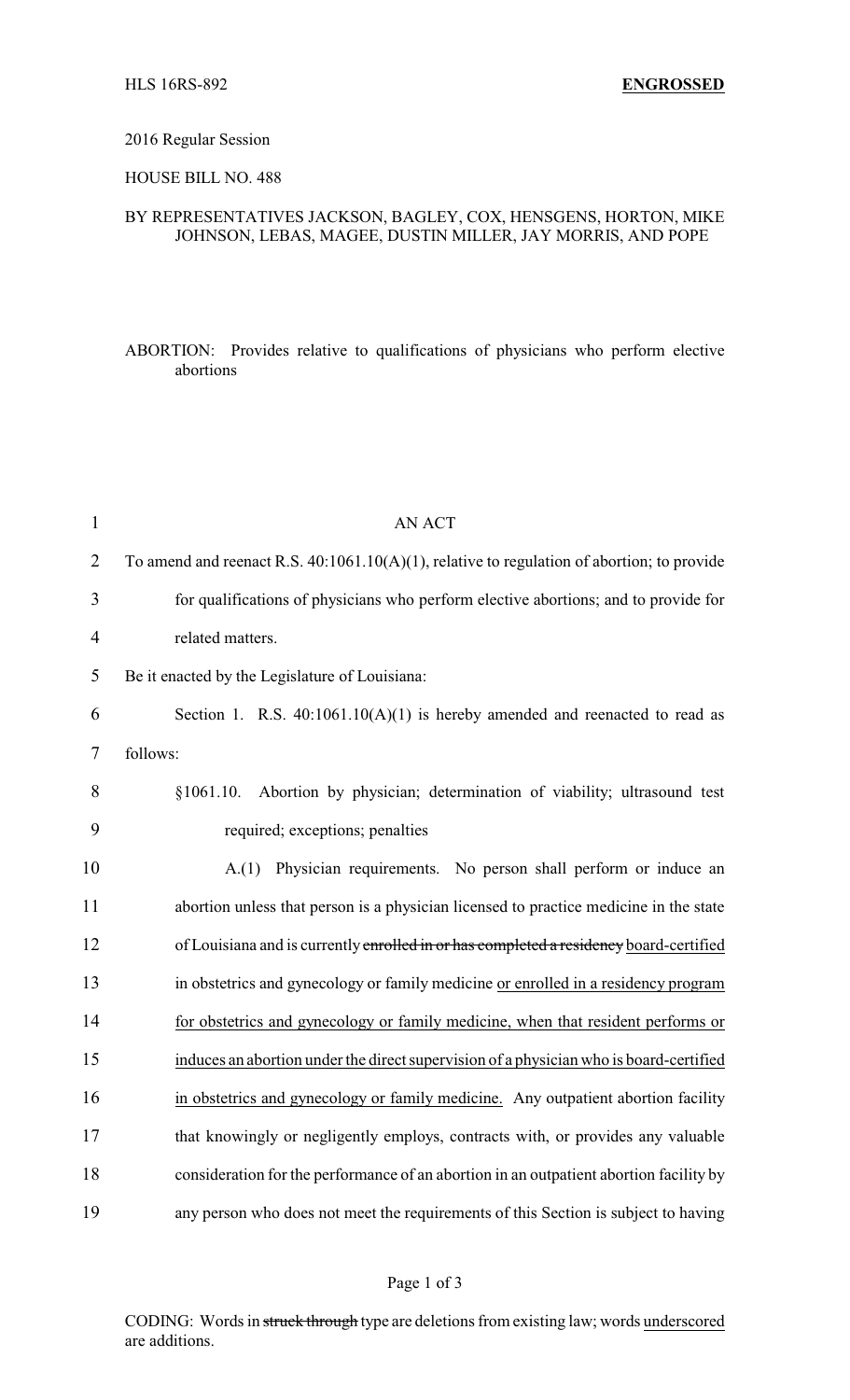| $\mathbf{1}$   | its license denied, non-renewed, or revoked by the Department of Health and            |
|----------------|----------------------------------------------------------------------------------------|
| 2              | Hospitals in accord with R.S. 40:2175.6. For the purposes of this Subsection, "direct" |
| 3              | supervision" shall mean that the physician must be present in the hospital, on the     |
| $\overline{4}$ | campus, or in the outpatient facility, and immediately available to furnish assistance |
| 5              | and direction throughout the performance of the procedure. The physician need not      |
| 6              | be present in the room when the procedure is performed in order to maintain direct     |
| 7              | supervision.                                                                           |
| 8              | $\ast$<br>$\ast$<br>$\ast$                                                             |
|                |                                                                                        |

# DIGEST

The digest printed below was prepared by House Legislative Services. It constitutes no part of the legislative instrument. The keyword, one-liner, abstract, and digest do not constitute part of the law or proof or indicia of legislative intent. [R.S. 1:13(B) and 24:177(E)]

HB 488 Engrossed 2016 Regular Session Jackson

**Abstract:** Increases stringency of qualifications required of physicians who perform elective abortions.

Present law provides that no person shall perform or induce an elective abortion unless that person is a physician licensed to practice medicine in this state and is currently enrolled in or has completed a residency in obstetrics and gynecology or family medicine.

Proposed law revises present law to provide that no person shall perform or induce an elective abortion unless that person is a physician licensed to practice medicine in this state and is board-certified in obstetrics and gynecology or family medicine, or is or is enrolled in a residency program for obstetrics and gynecology or family medicine and only performs or induces an abortion under the direct supervision of a physician who is board-certified in obstetrics and gynecology or family medicine.

Proposed law defines "direct supervision", for purposes of proposed law, to mean that the physician must be present in the hospital, on the campus, or in the outpatient facility, and immediately available to furnish assistance and direction throughout the performance of the procedure, but need not be present in the room when the procedure is performed in order to maintain direct supervision.

(Amends R.S. 40:1061.10(A)(1))

Summary of Amendments Adopted by House

The Committee Amendments Proposed by House Committee on Health and Welfare to the original bill:

1. Revise the physician qualifications provided in proposed law to stipulate that no physician shall perform or induce an abortion unless he is board-certified in obstetrics and gynecology or family medicine, or is enrolled in a residency program for obstetrics and gynecology or family medicine and only performs or induces an abortion under the direct supervision of a physician who is board-certified in obstetrics and gynecology or family medicine.

Page 2 of 3